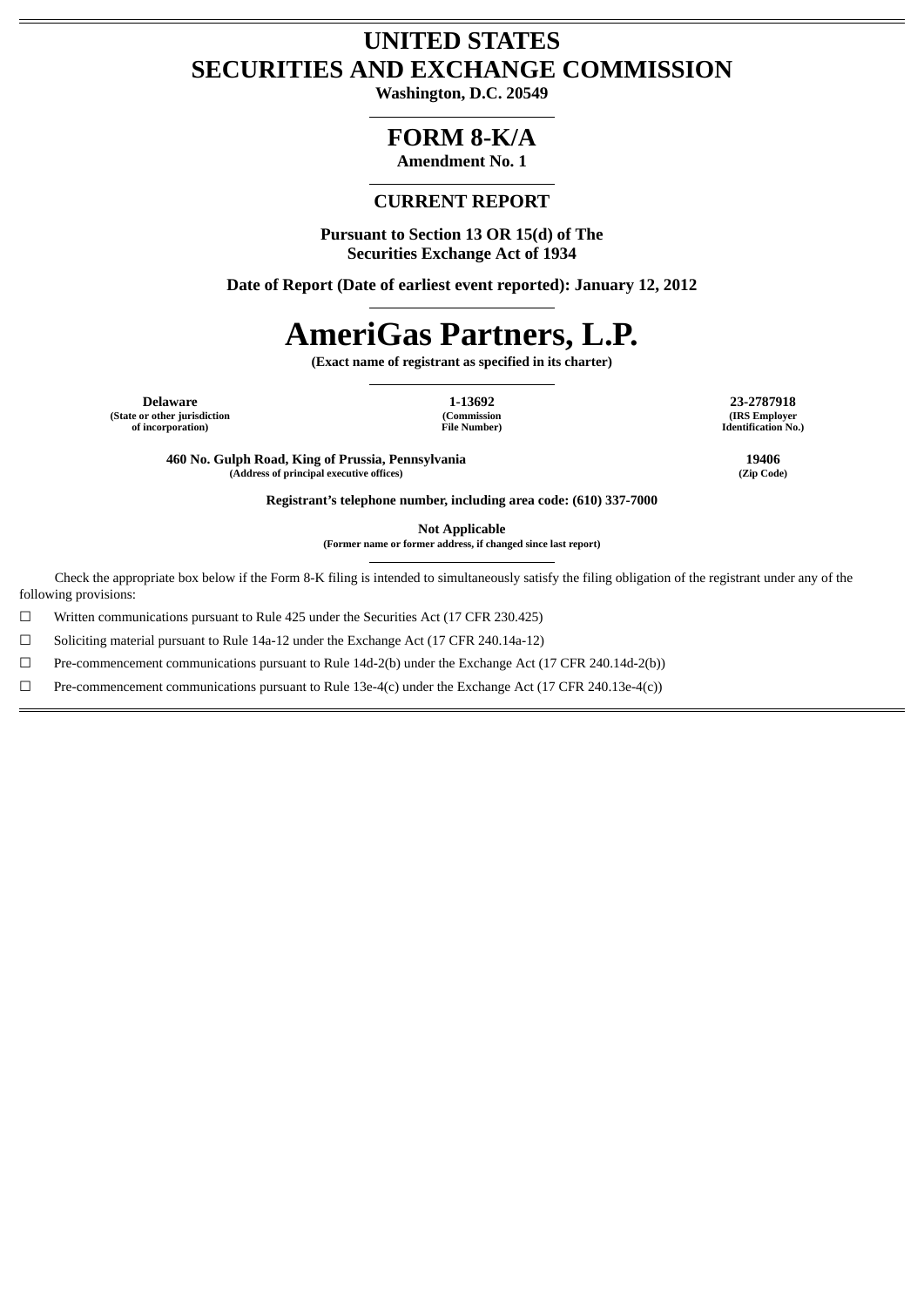#### **Explanatory Note**

AmeriGas Partners, L.P., a Delaware limited partnership (the "Partnership), previously filed a Current Report on Form 8-K with the Securities and Exchange Commission dated January 12, 2012 (the "Original Form 8-K") to report the acquisition by the Partnership of substantially all of Energy Transfer Partners, L.P.'s, a Delaware limited partnership, retail propane distribution business conducted by its subsidiaries, Heritage Operating, L.P. and Titan Energy Partners, L.P. (the "Heritage Acquisition"). This Form 8-K/A amends Item 9.01 of the Original Form 8-K for the purpose of filing the financial statements and pro forma financial information required by Item 9.01 with respect to the Heritage Acquisition. All of the other Items in the Original Form 8-K remain the same and are hereby incorporated by reference into this Form 8-K/A.

#### **Item 9.01 Financial Statements and Exhibits.**

#### (a) Financial Statements of Business Acquired

The Audited Combined Financial Statements of Heritage Operating, L.P. and subsidiaries and Titan Energy Partners, L.P. and subsidiaries as of December 31, 2010 and 2009, and for the years ended December 31, 2010, 2009 and 2008, filed as Exhibit 99.1 to the Form 8-K dated January 4, 2012, are incorporated by reference herein.

The Unaudited Condensed Combined Financial Statements of Heritage Operating, L.P. and subsidiaries and Titan Energy Partners, L.P. and subsidiaries as of September 30, 2011 and December 31, 2010, and for the nine months ended September 30, 2011 and 2010, filed as Exhibit 99.2 to the Form 8- K dated January 4, 2012, are incorporated by reference herein.

#### (b) Pro Forma Financial Information

The Unaudited Pro Forma Condensed Combined Financial Statements of the Partnership and subsidiaries as of September 30, 2011, and for the year ended September 30, 2011 are attached hereto as Exhibit 99.3 and incorporated herein by reference.

#### (d) Exhibits

23.1 Consent of Grant Thornton LLP.

99.1 Audited Combined Financial Statements of Heritage Operating, L.P. and subsidiaries and Titan Energy Partners, L.P. and subsidiaries as of December 31, 2010 and 2009, and for the years ended December 31, 2010, 2009 and 2008.

99.2 Unaudited Condensed Combined Financial Statements of Heritage Operating, L.P. and subsidiaries and Titan Energy Partners, L.P. and subsidiaries as of September 30, 2011 and December 31, 2010, and for the nine months ended September 30, 2011 and 2010.

99.3 Unaudited Pro Forma Condensed Combined Financial Statements.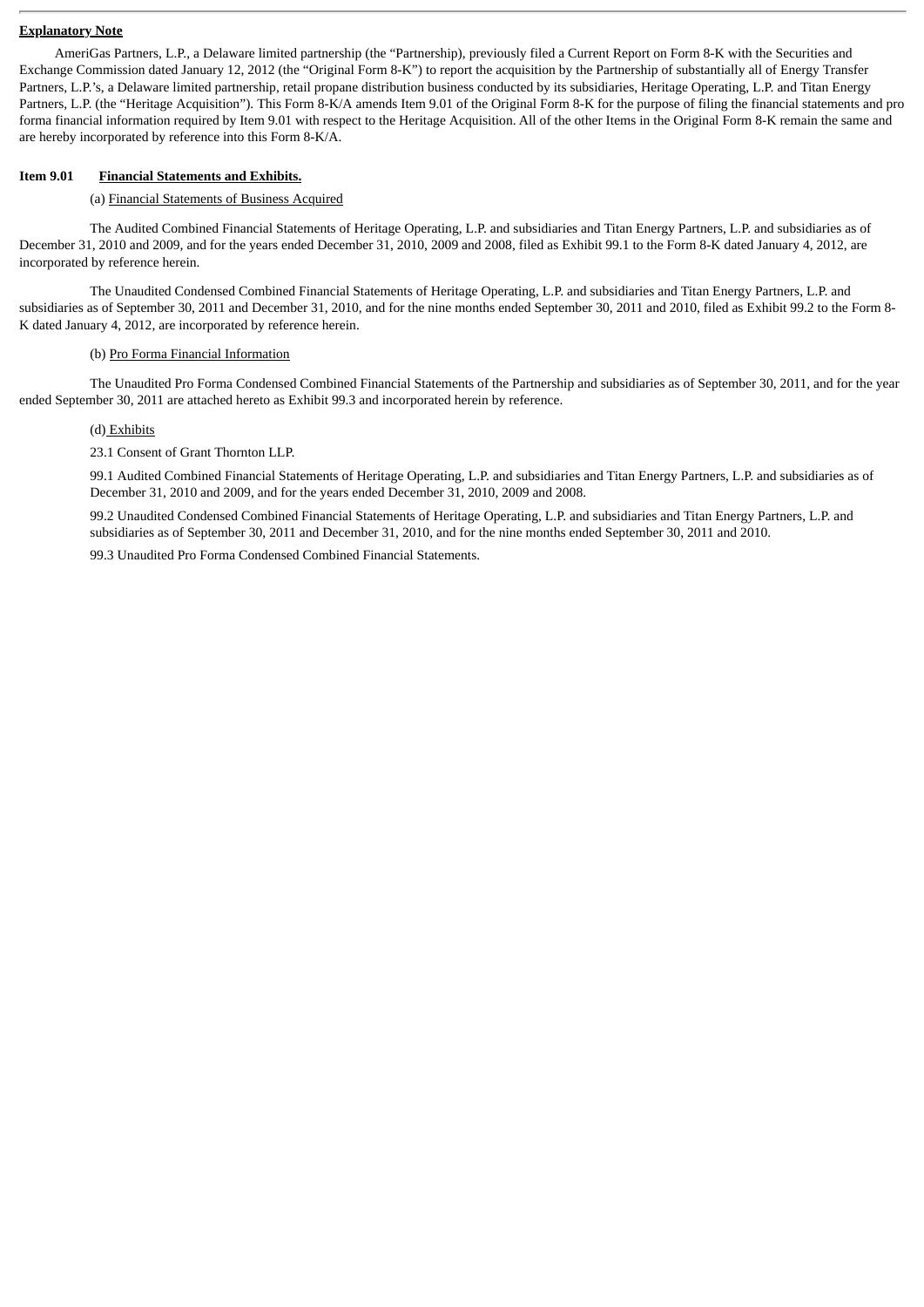# SIGNATURE

Pursuant to the requirements of the Securities Exchange Act of 1934, the registrant has duly caused this report to be signed on its behalf by the undersigned hereunto duly authorized.

Dated: February 8, 2012

AmeriGas Partners, L.P. By: John S. Iannarelli

By: /s/ John S. Iannarelli

Name: John S. Iannarelli Title: Vice President - Finance and Chief Financial Officer of AmeriGas Propane, Inc., the general partner of AmeriGas Partners, L.P.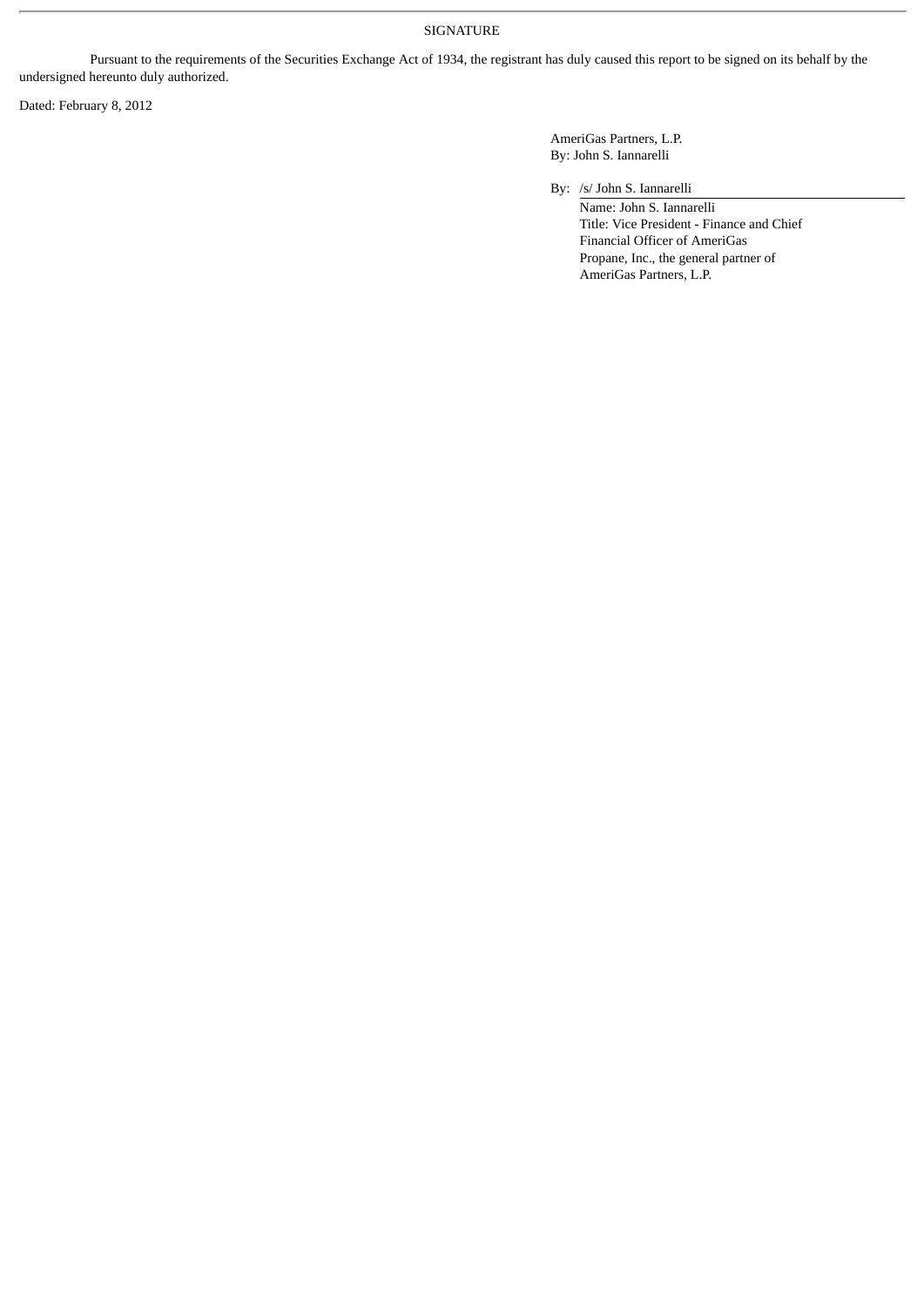#### **Exhibit Index**

**Exhibit**<br>No. **Description** 23.1 Consent of Grant Thornton LLP. 99.1\* Audited Combined Financial Statements of Heritage Operating, L.P. and subsidiaries and Titan Energy Partners, L.P. and subsidiaries as of December 31, 2010 and 2009, and for the years ended December 31, 2010, 2009 and 2008. 99.2\*\* Unaudited Condensed Combined Financial Statements of Heritage Operating, L.P. and subsidiaries and Titan Energy Partners, L.P. and subsidiaries as of September 30, 2011 and December 31, 2010, and for the nine months ended September 30, 2011 and 2010. 99.3 Unaudited Pro Forma Condensed Combined Financial Statements.

Incorporated by reference to Exhibit 99.1 to the Partnership's Form 8-K dated January 4, 2012.

Incorporated by reference to Exhibit 99.2 to the Partnership's Form 8-K dated January 4, 2012.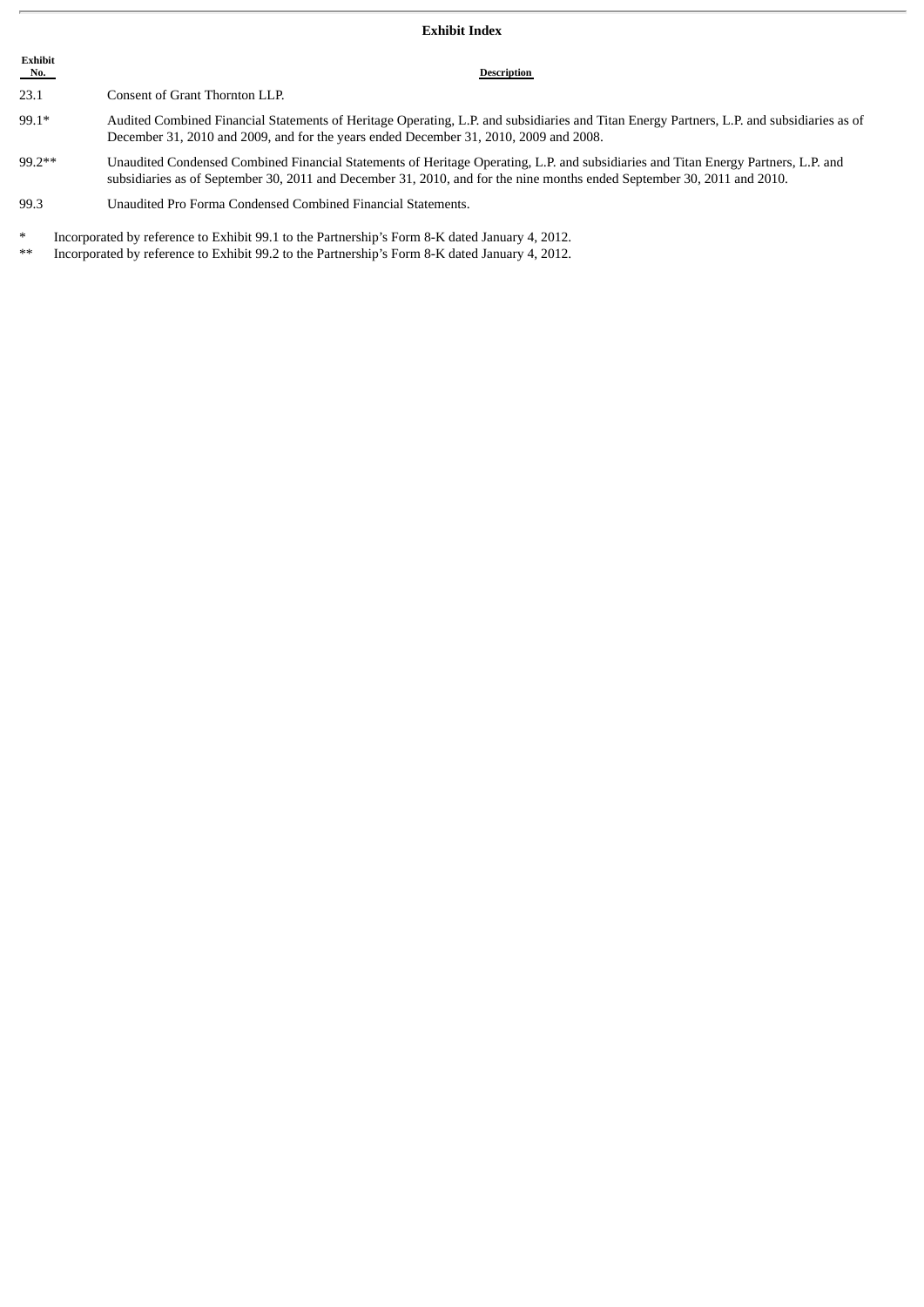#### **CONSENT OF INDEPENDENT CERTIFIED PUBLIC ACCOUNTANTS**

We have issued our report dated November 21, 2011, with respect to the combined financial statements of Heritage Operating, L.P. and subsidiaries and Titan Energy Partners, L.P. and subsidiaries as of December 31, 2010 and 2009, and for each of the three years in the period ended December 31, 2010, included in this Current Report of AmeriGas Partners, L.P. on Form 8-K/A. We hereby consent to the incorporation by reference of said report in the Registration Statements of AmeriGas Partners, L.P. on Forms S-3 (File No. 333-178879 and File No. 333-159076) and on Forms S-8 (File No. 333-168604 and File No. 333-104939).

/s/ GRANT THORNTON LLP

Kansas City, Missouri February 8, 2012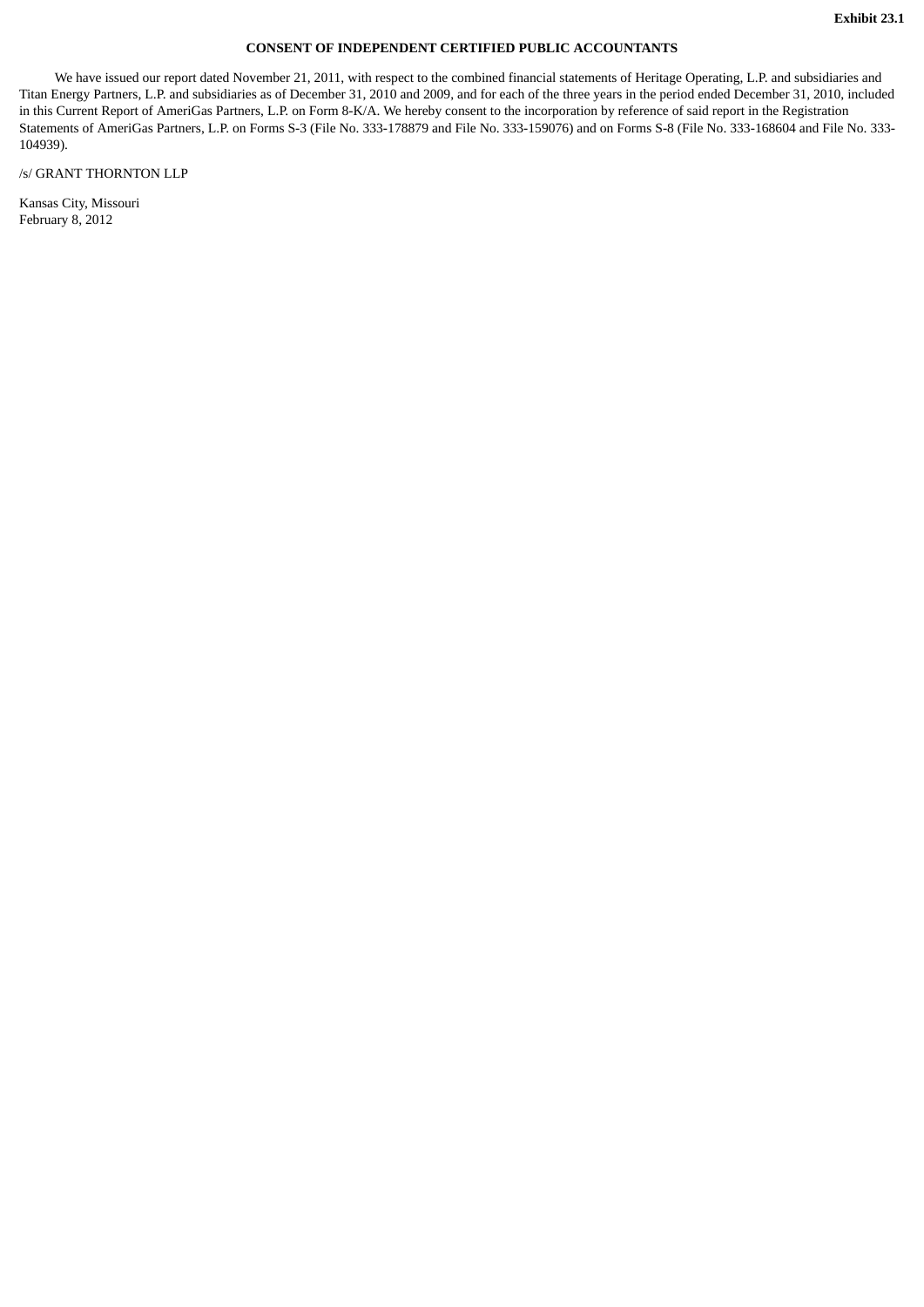#### UNAUDITED PRO FORMA CONDENSED COMBINED FINANCIAL STATEMENTS

The following Unaudited Pro Forma Condensed Combined Financial Statements of AmeriGas Partners, L.P. and subsidiaries ("AmeriGas Partners") have been prepared to give effect to the January 12, 2012 acquisition by AmeriGas Partners (the "Heritage Acquisition") of substantially all of the retail propane distribution businesses of Energy Transfer Partners, L.P., a Delaware limited partnership ("ETP"), comprising the operations of Heritage Operating, L.P. ("HOLP") and Titan Energy Partners, L.P. ("Titan," and, together with HOLP, "Heritage Propane") and their respective general partners and subsidiaries, pursuant to a Contribution and Redemption Agreement, as amended, (the "Contribution Agreement") between ETP, Energy Transfer Partners GP, L.P., a Delaware limited partnership and general partner of ETP ("ETP GP"), and Heritage ETC, L.P., a Delaware limited partnership (the "Heritage Contributor"), in accordance with Accounting Standards Codification ("ASC") 805, "Business Combinations." In accordance with the Contribution Agreement, AmeriGas Partners acquired the partner interests in HOLP and Titan and their respective general partner interests and subsidiaries, in exchange for 29,567,362 AmeriGas Partners common units and a cash distribution to ETP of approximately \$1.46 billion (subject to adjustments for working capital, cash and the amount of indebtedness of HOLP outstanding, in accordance with the Contribution Agreement). The limited partner interests of AmeriGas Partners are referred to herein as "Common Units." AmeriGas Partners financed the cash distribution with the proceeds from the issuance of \$1.55 billion face amount of senior notes issued by AmeriGas Partners' finance subsidiaries, AmeriGas Finance, LLC and AmeriGas Finance Corp., which are unconditionally guaranteed by AmeriGas Partners.

The Unaudited Pro Forma Condensed Combined Financial Statements do not purport to represent what the results of operations or financial position of AmeriGas Partners would have been if the Heritage Acquisition had occurred on the dates indicated below, nor do they purport to project the results of operations or financial position of AmeriGas Partners for any future period or as of any future date. Under ASC 805, tangible and identifiable intangible assets acquired and liabilities assumed are recorded at their estimated fair values. The Unaudited Pro Forma Condensed Combined Financial Statements were prepared using the acquisition method of accounting with AmeriGas Partners as the acquirer. Accordingly, we have adjusted the historical financial statements to give effect to the impact of the estimated net purchase price in connection with the Heritage Acquisition. In the Unaudited Pro Forma Condensed Combined Balance Sheet, AmeriGas Partners' estimated net purchase price for Heritage Propane has been allocated to the assets acquired and liabilities assumed based on a preliminary valuation of their fair values using currently available information which is subject to final adjustments. Because the fair values of the tangible and identifiable intangible assets acquired, less liabilities assumed, were less than the purchase price consideration for Heritage Propane, such difference has been reflected as goodwill. The estimated net purchase price, and the actual adjustments to be recorded in connection with the final purchase price allocation, may differ from the actual net purchase price and the pro forma adjustments reflected in the Unaudited Pro Forma Condensed Combined Financial Statements and any such differences may be material.

The Unaudited Pro Forma Condensed Combined Balance Sheet as of September 30, 2011 was prepared by combining the September 30, 2011 audited Consolidated Balance Sheet of AmeriGas Partners and the September 30, 2011 unaudited Condensed Combined Balance Sheet of HOLP and Titan pursuant to the Contribution Agreement as though the Heritage Acquisition had occurred on September 30, 2011. The Unaudited Pro Forma Condensed Combined Statement of Operations for the year ended September 30, 2011 was prepared by combining AmeriGas Partners' audited Consolidated Statement of Operations for the year ended September 30, 2011 with HOLP and Titan's unaudited Condensed Combined Statement of Operations for the twelve months ended September 30, 2011, to give effect to the Heritage Acquisition as though it had occurred on October 1, 2010. The estimated pro forma adjustments only give effect to events that are (1) directly attributable to the Heritage Acquisition; (2) factually supportable; and (3) with respect to the Unaudited Pro Forma Condensed Combined Statement of Operations, are expected to have a continuing effect on the combined results. The Unaudited Pro Forma Condensed Combined Statement of Operations does not give effect to any potential cost savings or other operating efficiencies that are expected to result from the integration of Heritage Propane with the operations of AmeriGas Partners or the integration costs expected to be incurred in connection therewith. The historical results of operations of HOLP and Titan include an allocation to Heritage Propane of corporate charges by ETP. Such allocation will be terminated following the Heritage Acquisition, but will be replaced by an allocation of UGI Corporation's ("UGI") corporate charges. We expect that such UGI charges are not likely to be greater than the amount recorded on a historical basis in HOLP and Titan's financial statements.

AmeriGas Partners' historical amounts as of and for the year ended September 30, 2011 were derived from the audited financial statements included in the Annual Report on Form 10-K filed by AmeriGas Partners on November 21, 2011 with the U.S. Securities and Exchange Commission ("SEC").

HOLP and Titan's historical unaudited condensed combined balance sheet amounts as of September 30, 2011 were derived from the Unaudited Condensed Combined Balance Sheet of HOLP and Titan included in our Current Report on Form 8-K filed with the SEC on January 4, 2012 (the "Prior Form 8-K") and incorporated by reference in this amendment on Form 8-K/A. The unaudited statement of operations data of HOLP and Titan for the twelve months ended September 30, 2011 was derived by combining data in the HOLP and Titan Unaudited Combined Statement of Operations for the nine months ended September 30, 2011 with data in the HOLP and Titan Audited Combined Statement of Operations for the year ended December 31, 2010, and excluding data in the HOLP and Titan Unaudited Combined Statement of Operations for the nine months ended September 30, 2010. These Unaudited Condensed Combined Financial Statements of HOLP and Titan were included in our Prior Form 8-K and are incorporated by reference in this Form 8-K/A.

You should read the following Unaudited Pro Forma Condensed Combined Financial Statements in conjunction with the combined statements of HOLP and Titan, incorporated by reference in this Form 8-K/A, along with AmeriGas Partners' financial statements and accompanying notes included in its prior SEC filings.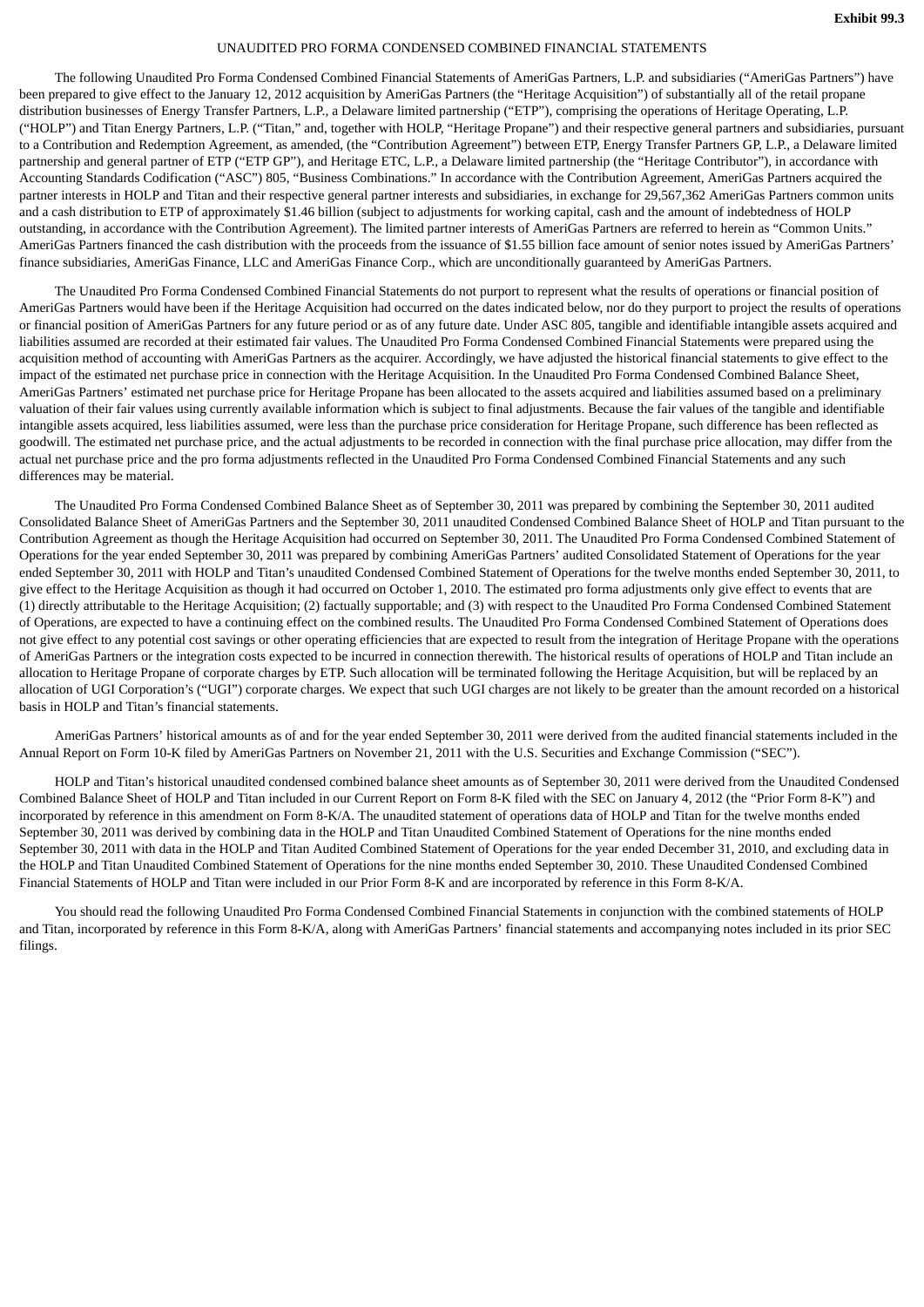## AMERIGAS PARTNERS, L.P. AND SUBSIDIARIES UNAUDITED PRO FORMA CONDENSED COMBINED BALANCE SHEET

# SEPTEMBER 30, 2011 (THOUSANDS OF DOLLARS)

|                                               | Historical<br>AmeriGas<br>Partners (2) | Historical<br>HOLP and<br>Titan $(2)$ | Eliminate<br>Assets &<br>Liabilities Not<br>Acquired (3) | Pro Forma<br>Adjustments | Pro Forma<br>Combined |
|-----------------------------------------------|----------------------------------------|---------------------------------------|----------------------------------------------------------|--------------------------|-----------------------|
| <b>ASSETS</b>                                 |                                        |                                       |                                                          |                          |                       |
| Current assets:                               |                                        |                                       |                                                          |                          |                       |
| Cash and cash equivalents                     | \$<br>8.632                            | 28,469<br>$\mathbb{S}$                | \$<br>(458)                                              | 7,900<br>\$<br>(4)       | 44,543<br>\$          |
| Accounts receivable                           | 233,335                                | 81,312                                | (4, 138)                                                 | 222<br>(5)               | 310,731               |
| Accounts receivable - related parties         | 1,299                                  | 117,117                               | (116, 895)                                               | (222)(5)                 | 1,299                 |
| Inventories                                   | 135,815                                | 90,585                                | (4,902)                                                  | $\equiv$                 | 221,498               |
| Derivative financial instruments              | 864                                    | $\frac{1}{2}$                         | $\equiv$                                                 |                          | 864                   |
| Prepaid expenses and other current assets     | 13,874                                 | 24,982                                | (76)                                                     |                          | 38,780                |
| Total current assets                          | 393,819                                | 342,465                               | (126, 469)                                               | 7,900                    | 617,715               |
| Property, plant and equipment, net            | 645,755                                | 788,055                               | (50,000)                                                 | 224,945 (6)              | 1,608,755             |
| Goodwill                                      | 691,910                                | 619,854                               | (3,619)                                                  | 331,089<br>(7)           | 1,639,234             |
| Intangible assets                             | 41,542                                 | 155,858                               | (5, 375)                                                 | 544,517 (8)              | 736,542               |
| Other assets                                  | 22,709                                 | 9,142                                 |                                                          | 26,891 (9)               | 58,742                |
| <b>Total assets</b>                           | \$1,795,735                            | \$1,915,374                           | \$(185, 463)                                             | \$1,135,342              | \$4,660,988           |
| LIABILITIES AND PARTNERS' CAPITAL             |                                        |                                       |                                                          |                          |                       |
| Current liabilities:                          |                                        |                                       |                                                          |                          |                       |
| Current maturities of long-term debt          | \$<br>4,664                            | 24,076<br>$\mathbb{S}$                | \$<br>$\qquad \qquad \qquad$                             | $\mathbb{S}$             | \$<br>28,740          |
| <b>Bank loans</b>                             | 95,500                                 |                                       |                                                          | $(95,500)$ $(10)$        |                       |
| Accounts payable - trade                      | 158.554                                | 37,189                                | (495)                                                    | 19,632(5)                | 214,880               |
| Accounts payable - related parties            | 62                                     | 34,908                                | (15, 276)                                                | $(19,632)$ $(5)$         | 62                    |
| Customer deposits and advances                | 74,979                                 | 94,526                                |                                                          |                          | 169,505               |
| Derivative financial instruments              | 7,248                                  | 1,966                                 | (525)                                                    |                          | 8,689                 |
| Other current liabilities                     | 109,986                                | 57,756                                |                                                          |                          | 167,742               |
| Total current liabilities                     | 450,993                                | 250,421                               | (16, 296)                                                | (95,500)                 | 589,618               |
| Long-term debt                                | 928,858                                | 60,383                                | (665)                                                    | 1,558,637 (11)           | 2,547,213             |
| Other noncurrent liabilities                  | 64,405                                 | 2,645                                 | (265)                                                    |                          | 66,785                |
| <b>Total liabilities</b>                      | 1,444,256                              | 313,449                               | (17, 226)                                                | 1,463,137                | 3,203,616             |
| Commitments and contingencies                 |                                        |                                       |                                                          |                          |                       |
| Partners Capital:                             |                                        |                                       |                                                          |                          |                       |
| <b>Limited Partners</b>                       | 340,180                                | 1,601,394                             |                                                          | $(538,069)$ $(12)$       | 1,403,505             |
| <b>General Partner</b>                        | 3,436                                  |                                       | 二                                                        | 13,167 (12)              | 16,603                |
| Accumulated other comprehensive (loss) income | (4,960)                                | 531                                   |                                                          | (531)(12)                | (4,960)               |
| General Partner interest in AmeriGas OLP      | 12,823                                 | د                                     |                                                          | 29,401 (12)              | 42,224                |
| Total partners' capital                       | 351,479                                | 1,601,925                             |                                                          | (496, 032)               | 1,457,372             |
| Total liabilities and partners' capital       | \$1,795,735                            | \$1,915,374                           | \$<br>(17, 226)                                          | $\mathbb{S}$<br>967,105  | \$4,660,988           |

See accompanying notes to unaudited proforma condensed combined financial statements.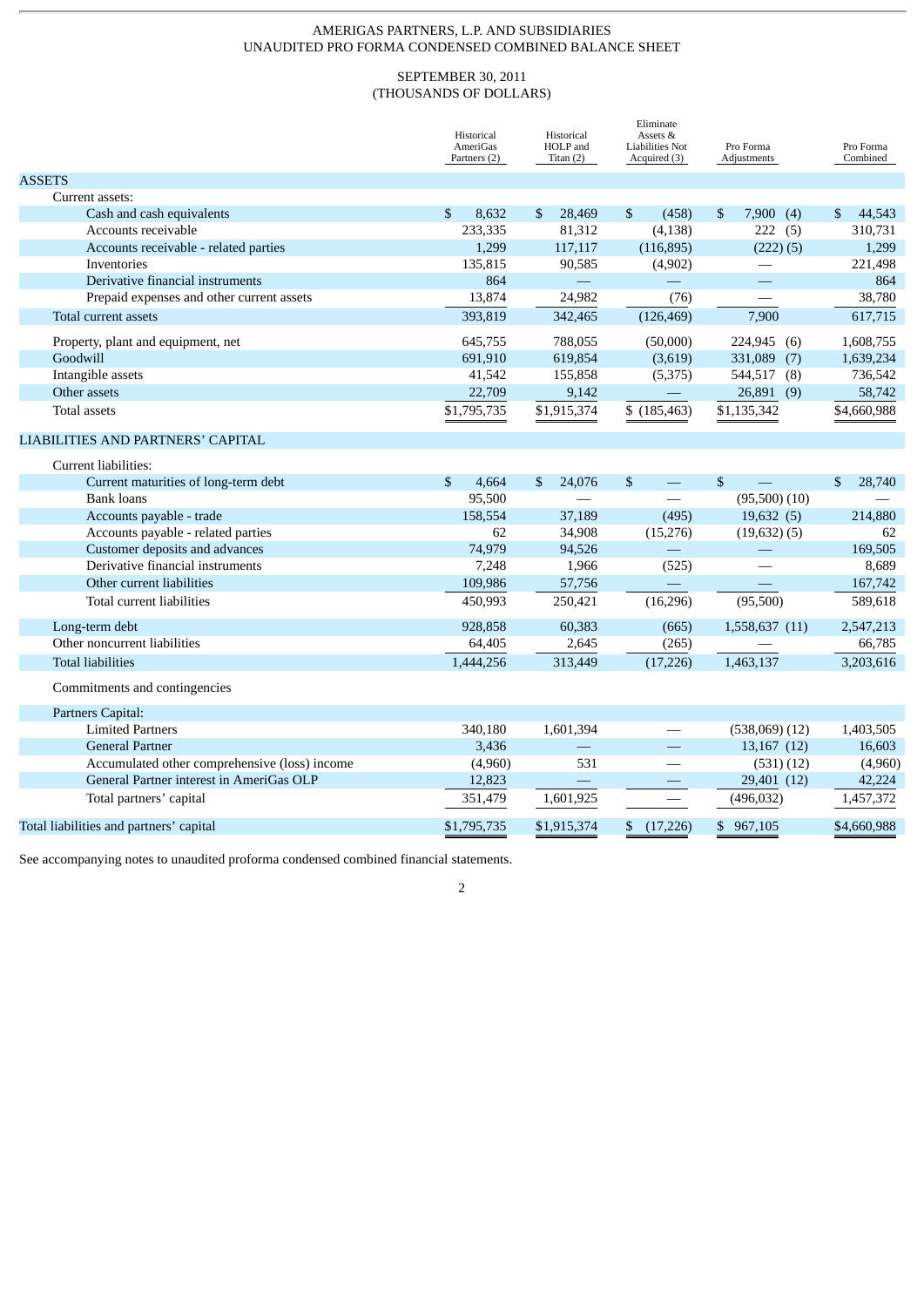## AMERIGAS PARTNERS, L.P. AND SUBSIDIARIES UNAUDITED PRO FORMA CONDENSED COMBINED STATEMENT OF OPERATIONS

## YEAR ENDED SEPTEMBER 30, 2011 (THOUSANDS OF DOLLARS)

|                                                                                     | Historical<br>AmeriGas<br>Partners (2) | Historical<br>HOLP and<br>Titan $(2)$ | Reclassifications (13)      | Pro Forma<br>Adjustments | Pro Forma<br>Combined |
|-------------------------------------------------------------------------------------|----------------------------------------|---------------------------------------|-----------------------------|--------------------------|-----------------------|
| Revenues:                                                                           |                                        |                                       |                             |                          |                       |
| Propane                                                                             | \$2,360,439                            | \$1,372,067                           | \$                          | \$                       | \$3,732,506           |
| Other                                                                               | 177,520                                | 108,638                               |                             |                          | 286,158               |
|                                                                                     | 2,537,959                              | 1,480,705                             |                             |                          | 4,018,664             |
| Costs and expenses:                                                                 |                                        |                                       |                             |                          |                       |
| Cost of sales - propane (excluding depreciation shown                               |                                        |                                       |                             |                          |                       |
| below)                                                                              | 1,546,161                              | 829,300                               |                             |                          | 2,375,461             |
| Cost of sales - other (excluding depreciation shown below)                          | 59,126                                 | 21,469                                |                             |                          | 80,595                |
| Operating and administrative expenses                                               | 620,576                                | 395,470                               |                             |                          | 1,016,046             |
| Depreciation and amortization                                                       | 94,710                                 | 83,342                                | $\mathcal{L}_{\mathcal{A}}$ | 41,458 (14)              | 219,510               |
| Other income, net                                                                   | (25, 563)                              |                                       | 2,062                       |                          | (23,501)              |
|                                                                                     | 2,295,010                              | 1,329,581                             | 2,062                       | 41,458                   | 3,668,111             |
| Operating income                                                                    | 242,949                                | 151,124                               | (2,062)                     | (41, 458)                | 350,553               |
| Loss on extinguishments of debt                                                     | (38, 117)                              |                                       |                             |                          | (38, 117)             |
| Losses on disposals of assets                                                       |                                        | (2,671)                               | 2,671                       |                          |                       |
| Other income, net                                                                   | $\equiv$                               | 609                                   | (609)                       |                          |                       |
| Interest expense                                                                    | (63, 518)                              | (9, 456)                              |                             | $(107, 116)$ (15)        | (180,090)             |
| Income before income taxes                                                          | 141,314                                | 139,606                               |                             | (148, 574)               | 132,346               |
| Income tax expense                                                                  | (390)                                  | (409)                                 |                             |                          | (799)                 |
| Net income                                                                          | 140,924                                | 139,197                               |                             | (148, 574)               | 131,547               |
| Less: net income attributable to noncontrolling interest                            | (2,401)                                |                                       |                             | 390 (16)                 | (2,011)               |
| Net income attributable to AmeriGas Partners, L.P.                                  | \$138,523                              | \$139,197                             | \$                          | \$(148, 184)             | \$129,536             |
| General partner's interest in net income attributable to AmeriGas<br>Partners, L.P. | \$<br>6,422                            |                                       |                             |                          | \$<br>8.856           |
| Limited partners' interest in net income attributable to AmeriGas<br>Partners, L.P. | \$132,101                              |                                       |                             |                          | \$120,680             |
| Income per limited partner unit - basic and diluted                                 |                                        |                                       |                             |                          |                       |
| <b>Basic</b>                                                                        | \$<br>2.30                             |                                       |                             |                          | \$<br>1.40            |
| <b>Diluted</b>                                                                      | \$<br>2.30                             |                                       |                             |                          | \$<br>1.40            |
| Average limited partner units outstanding (thousands):                              |                                        |                                       |                             |                          |                       |
| <b>Basic</b>                                                                        | 57,119                                 |                                       |                             | 28,633 (17)              | 85,752                |
| <b>Diluted</b>                                                                      | 57,170                                 |                                       |                             | 28,633 (17)              | 85,803                |
|                                                                                     |                                        |                                       |                             |                          |                       |

See accompanying notes to unaudited proforma condensed combined financial statements.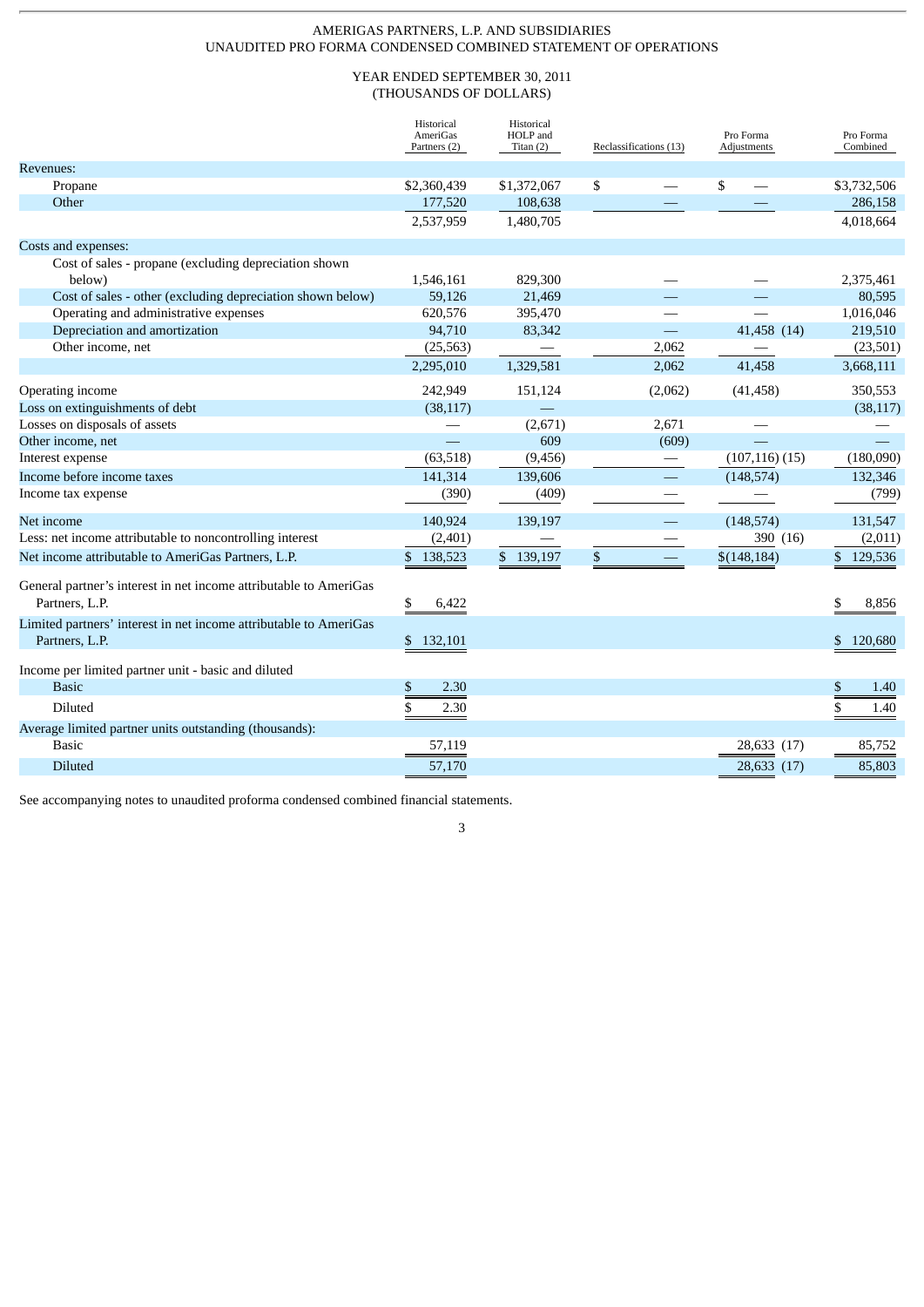**Note 1.** The Unaudited Pro Forma Condensed Combined Financial Statements of AmeriGas Partners, L.P. and subsidiaries ("AmeriGas Partners") have been prepared to give effect to the January 12, 2012 acquisition by AmeriGas Partners (the "Heritage Acquisition") of substantially all of the retail propane distribution businesses of Energy Transfer Partners, L.P., a Delaware limited partnership ("ETP"), comprising substantially all of the operations of Heritage Operating, L.P. ("HOLP") and Titan Energy Partners, L.P. ("Titan," and, together with HOLP, "Heritage Propane") and their respective general partners and subsidiaries, pursuant to a Contribution and Redemption Agreement, as amended (the "Contribution Agreement"), between ETP, Energy Transfer Partners GP, L.P., a Delaware limited partnership and general partner of ETP, and Heritage ETC, L.P., a Delaware limited partnership (the "Heritage Contributor"), in accordance with Accounting Standards Codification ("ASC") 805, "Business Combinations." In accordance with the Contribution Agreement, AmeriGas Partners acquired the partner interests in HOLP and Titan and their related general partners and subsidiaries, in exchange for 29,567,362 AmeriGas Partners Common Units and a cash distribution to ETP of \$1,460,000 (subject to adjustments for working capital, cash and the amount of indebtedness of HOLP outstanding, in accordance with the Contribution Agreement). It has been assumed for purposes of the Unaudited Pro Forma Condensed Combined Balance Sheet that the Heritage Acquisition occurred as of September 30, 2011, and for purposes of the Unaudited Pro Forma Condensed Combined Statement of Operations that the Heritage Acquisition occurred as of October 1, 2010.

In addition, immediately prior to the consummation of the Heritage Acquisition, HOLP transferred its interests in the net assets of HOLP's cylinder exchange business ("HPX") to Heritage Express Propane, LLC ("HEP"), an indirect wholly owned subsidiary of ETP (see Note 3). References to Heritage Propane herein exclude the HPX net assets. AmeriGas Partners financed the cash distribution to ETP in connection with the Heritage Acquisition with proceeds from the issuance of \$550,000 face value of 6.75% senior notes due 2020 and \$1,000,000 face value of 7.00% senior notes due 2022 issued by AmeriGas Partners' finance subsidiaries, AmeriGas Finance, LLC and AmeriGas Finance Corp. and unconditionally guaranteed by AmeriGas Partners ("AmeriGas Partners Senior Notes").

The Unaudited Pro Forma Condensed Combined Financial Statements of AmeriGas Partners, L.P. also reflect the contribution by AmeriGas Propane, Inc. ("AmeriGas GP"), the general partner of AmeriGas Partners and its operating subsidiary, AmeriGas Propane, L.P. ("AmeriGas OLP"), of a combined 934,327 AmeriGas Partners Common Units held by AmeriGas GP, in order to maintain its 1% general partner interest in AmeriGas Partners and its 1.01% general partner interest in AmeriGas OLP, as a result of the Heritage Acquisition and subsequent contribution by AmeriGas Partners of the partnership interests in HOLP and Titan to AmeriGas OLP.

The purchase price for Heritage Propane assumed in the Unaudited Pro Forma Condensed Combined Balance Sheet at September 30, 2011, is as follows:

| Purchase price:                                            |             |
|------------------------------------------------------------|-------------|
| Cash                                                       | \$1,460,000 |
| Estimated working capital adjustment                       | (60,064)    |
| Estimated net cash adjustment                              | 5.217       |
| Fair value of AmeriGas Partners Common Units issued to ETP | 1,120,449   |
| <b>Total Purchase Price</b>                                | \$2,525,602 |

Pursuant to the Contribution Agreement, the purchase price is subject to adjustments for working capital, cash and the amount of indebtedness of HOLP outstanding. The actual amounts of these adjustments will depend on the working capital and net cash amounts, as defined in the Contribution Agreement. Also see Note 3.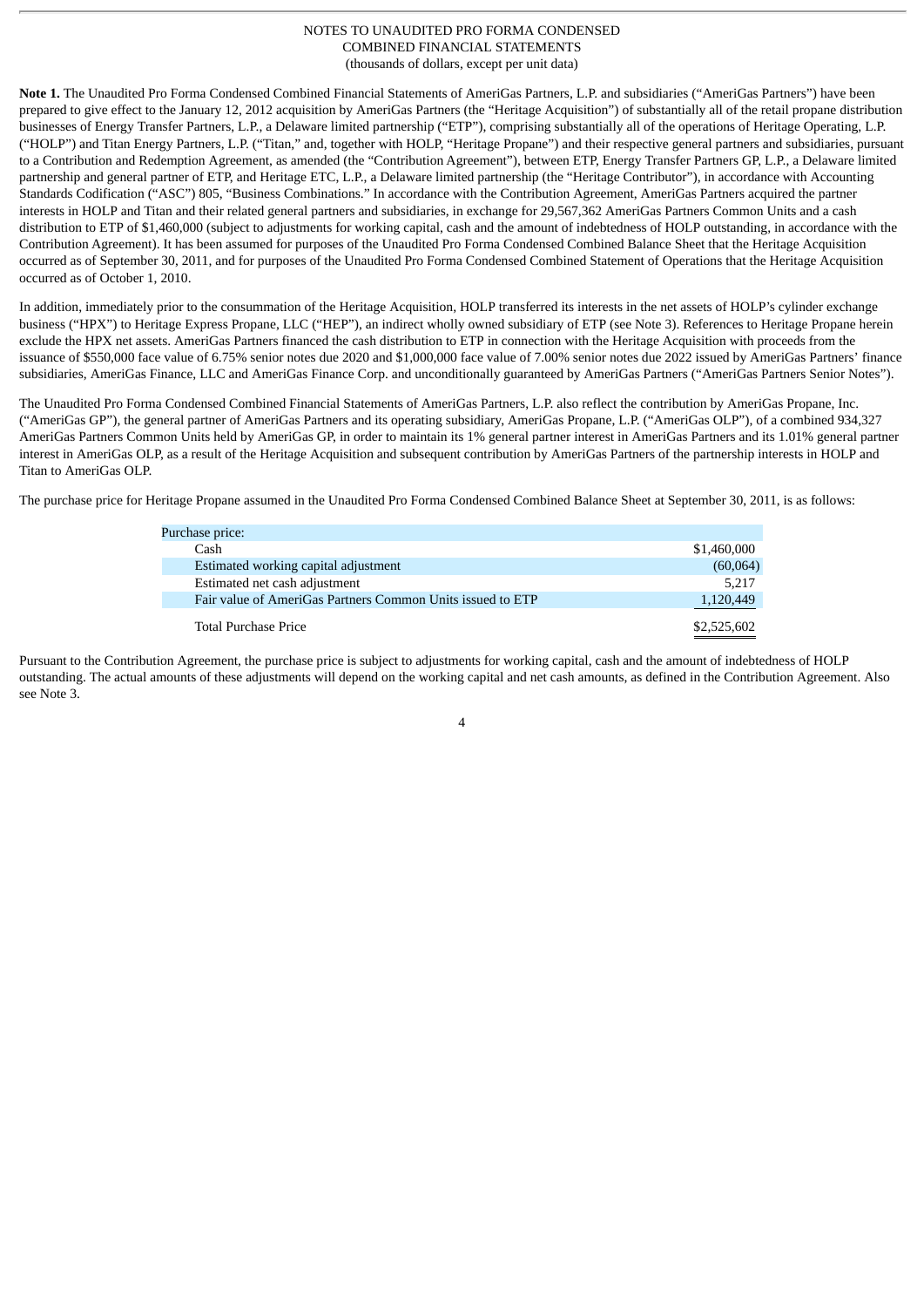The allocation of the purchase price for Heritage Propane based upon estimated fair values is as follows:

|                                        | <b>Book Value</b><br>of Assets<br><b>Acquired</b><br><b>(Liabilities</b><br>Assumed) | Preliminary<br>Fair<br>Value<br><b>Adjustments</b> | Preliminary<br>Fair<br><b>Value</b> |
|----------------------------------------|--------------------------------------------------------------------------------------|----------------------------------------------------|-------------------------------------|
| Current assets                         | \$<br>215,996                                                                        | \$                                                 | 215,996                             |
| Property, plant and equipment          | 738.055                                                                              | 224.945                                            | 963,000                             |
| Goodwill                               | 616,235                                                                              | 331,089                                            | 947,324                             |
| Intangible assets                      | 150.483                                                                              | 544,517                                            | 695,000                             |
| Current liabilities                    | (234, 125)                                                                           |                                                    | (234, 125)                          |
| Noncurrent assets and liabilities, net | (52, 956)                                                                            | (8,637)                                            | (61, 593)                           |
|                                        | \$1,433,688                                                                          | \$1,091,914                                        | \$2,525,602                         |

In addition to adjustments for working capital, cash and indebtedness, the preliminary purchase price allocation has not been finalized because we are still in the process of reviewing and determining the fair value of the assets acquired and liabilities assumed which includes, among other things, property, plant and equipment and intangible assets.

The Unaudited Pro Forma Condensed Combined Financial Statements do not give effect to any potential cost savings or operational efficiencies expected to result from the Heritage Acquisition or integration costs related thereto. The Unaudited Pro Forma Condensed Combined Financial Statements are not necessarily indicative of the operating results or financial position that would have occurred had the Heritage Acquisition been completed as of the dates indicated, nor are they necessarily indicative of future operating results or financial position. The purchase accounting adjustments made in connection with the Pro Forma Condensed Combined Financial Statements are preliminary and have been made solely for purposes of developing the pro forma financial information.

**Note 2.** These columns represent the historical financial position and results of operations of AmeriGas Partners, HOLP and Titan. AmeriGas Partners' unaudited balance sheet at September 30, 2011 was derived from the audited consolidated balance sheet included in AmeriGas Partners' Annual Report on Form 10-K for the annual period ended September 30, 2011, filed with the SEC on November 21, 2011. The HOLP and Titan unaudited combined balance sheet at September 30, 2011 was derived from unaudited combined financial statements incorporated by reference herein.

AmeriGas Partners' consolidated statement of operations for the fiscal year ended September 30, 2011 was derived from information provided in AmeriGas Partners' Annual Report on Form 10-K filed with the SEC on November 21, 2011. The unaudited combined statement of operations of HOLP and Titan for the twelve months ended September 30, 2011 was derived by combining data in the audited combined statement of operations of HOLP and Titan for the twelve months ended December 31, 2010 with data in the unaudited combined statement of operations for the nine months ended September 30, 2011, and subtracting data in the unaudited combined statement of operations for the nine months ended September 30, 2010, each of which are incorporated by reference herein.

Note 3. Reflects pro forma adjustments to eliminate the assets and liabilities of HPX, and certain accounts receivable and accounts payable with ETP and its affiliates not acquired or assumed. Immediately prior to the consummation of the Heritage Acquisition, the Heritage Contributor caused HOLP to transfer all of HOLP's title and interest in the net assets of HPX to HEP, and HEP will use its best efforts to sell the HPX business to a third-party. To the extent gross proceeds of the sale of HPX exceed \$40,000, AmeriGas Partners will receive a share of such excess upon the closing of the sale of HPX and, to the extent such gross proceeds from the sale of HPX are less than \$40,000, AmeriGas Partners will pay Heritage Contributor an amount equal to the shortfall. The Unaudited Condensed Combined Pro Forma Financial Statements do not reflect any adjustment to the purchase price associated with any excess or shortfall in gross proceeds from the sale of HPX.

The Unaudited Pro Forma Condensed Combined Statement of Operations does not reflect any adjustment associated with HPX because any adjustment would not be material.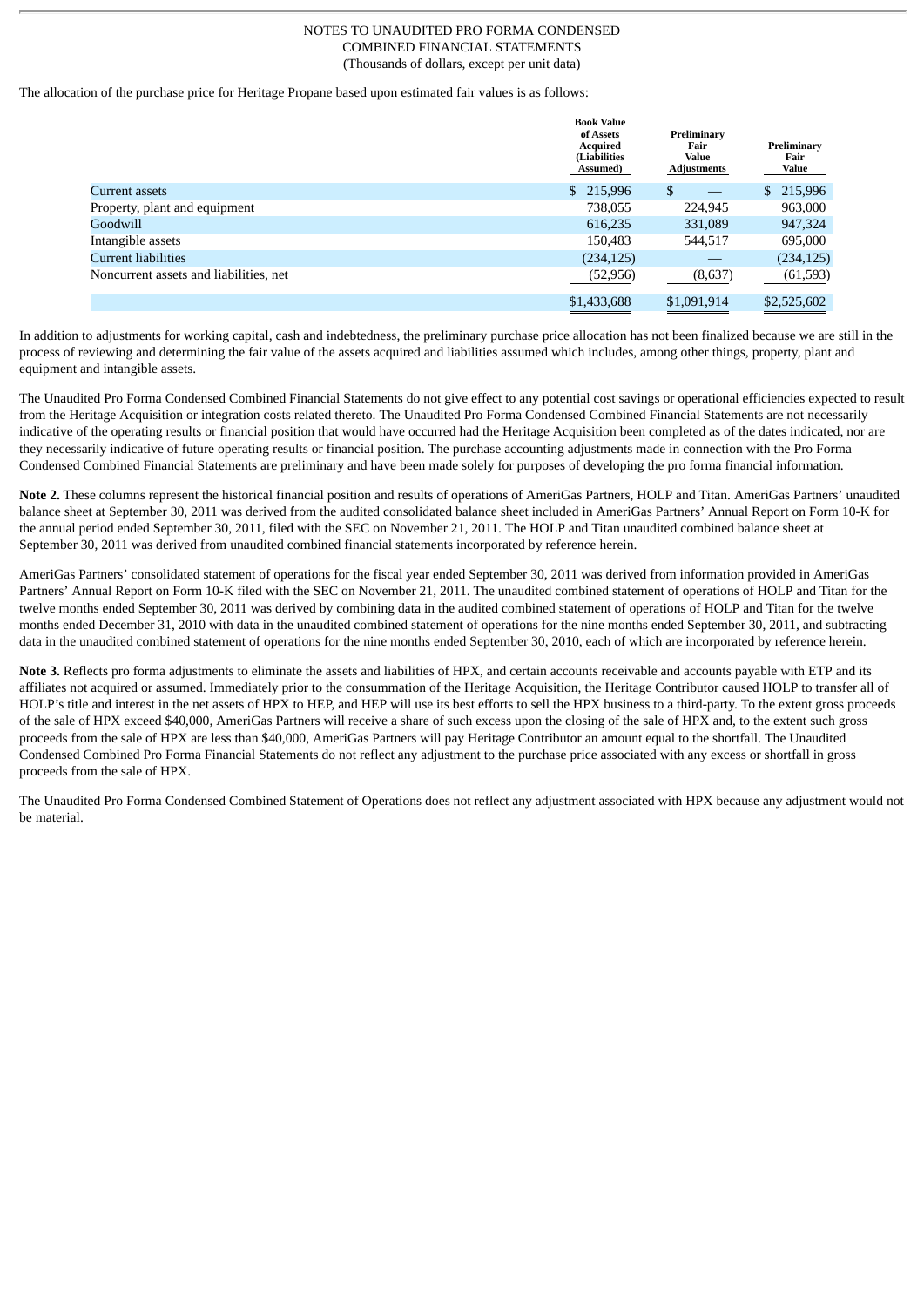**Note 4.** Reflects pro forma adjustments to cash and cash equivalents as follows:

| Gross proceeds from issuance of AmeriGas Partners Senior Notes                 | \$1,550,000 |
|--------------------------------------------------------------------------------|-------------|
| Cash payment to ETP pursuant to the Contribution Agreement                     | (1,460,000) |
| Estimated working capital adjustment pursuant to the Contribution Agreement    | 60.064      |
| Estimated net cash adjustment pursuant to the Contribution Agreement           | (5,217)     |
| Payment of transaction fees and expenses                                       | (42, 491)   |
| Excess cash proceeds contributed to AmeriGas OLP                               | 102,356     |
| Cash contribution by the General Partner to AmeriGas OLP to maintain its 1.01% |             |
| general partner interest                                                       | 1,044       |
| Total cash contributed to AmeriGas OLP                                         | 103.400     |
| Excess cash used to reduce AmeriGas OLP bank loans (see Note 10)               | (95,500)    |
|                                                                                | 7.900       |
|                                                                                |             |

The estimated working capital and net cash adjustments above are based upon amounts as of September 30, 2011. The actual amounts of these adjustments will depend on the working capital and net cash amounts, as defined in the Contribution Agreement.

Note 5. Reflects pro forma adjustment to reclassify certain related party accounts receivable and accounts payable to trade accounts receivable and trade accounts payable.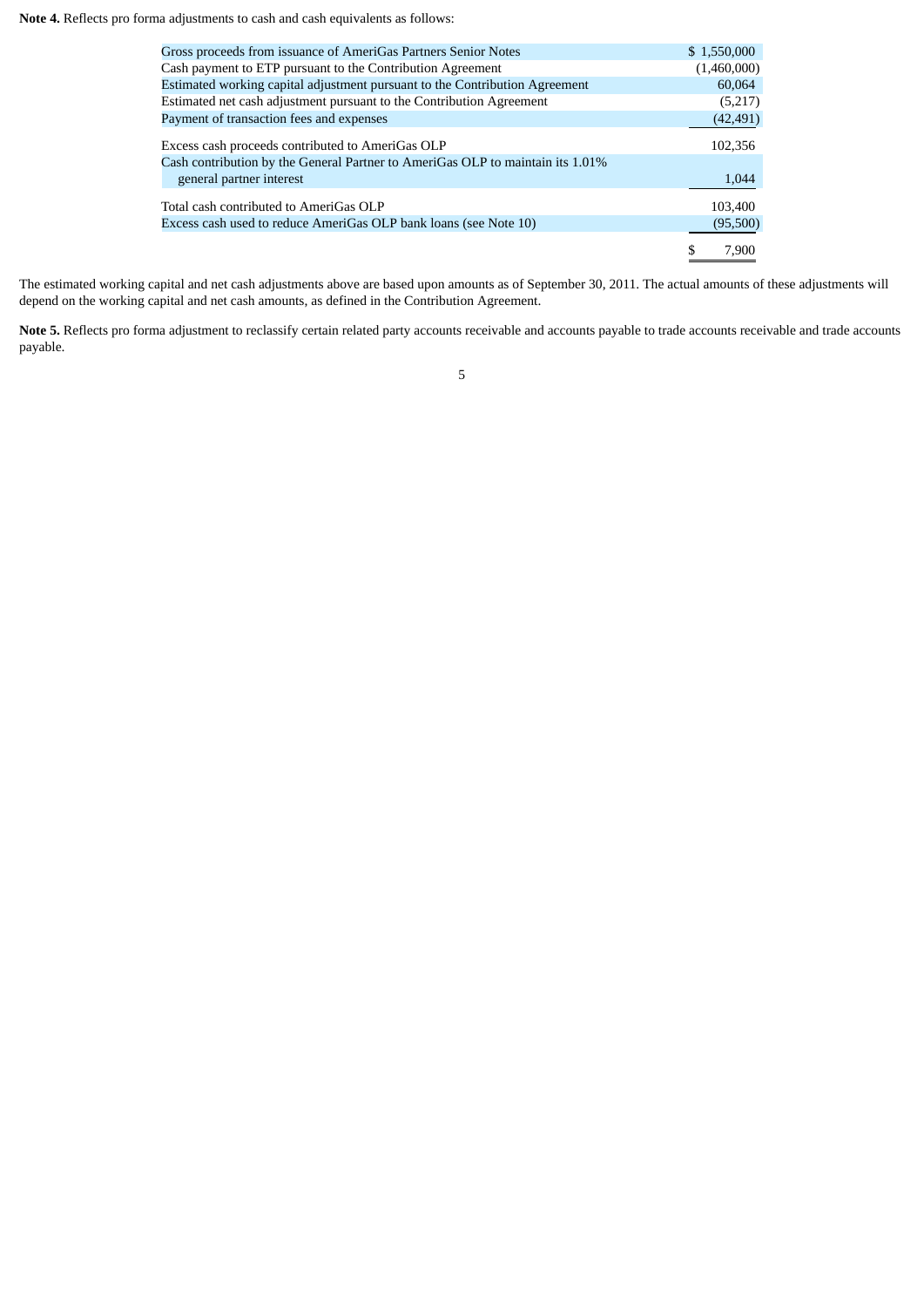**Note 6.** Reflects pro forma adjustment to record property, plant and equipment acquired at estimated fair value as follows:

| To record estimated fair value of Heritage Propane property, plant and equipment      | \$963,000 |
|---------------------------------------------------------------------------------------|-----------|
| Eliminate historical net book value of Heritage Propane property, plant and equipment | (738,055) |
|                                                                                       | \$224,945 |

**Note 7.** Reflects pro forma adjustments to remove Heritage Propane's historical goodwill of \$616,235 and to record goodwill of \$947,324 representing the excess of the net purchase price over the preliminary fair values of the net assets acquired and liabilities assumed. Such goodwill principally comprises buyer-specific synergies and assembled workforce.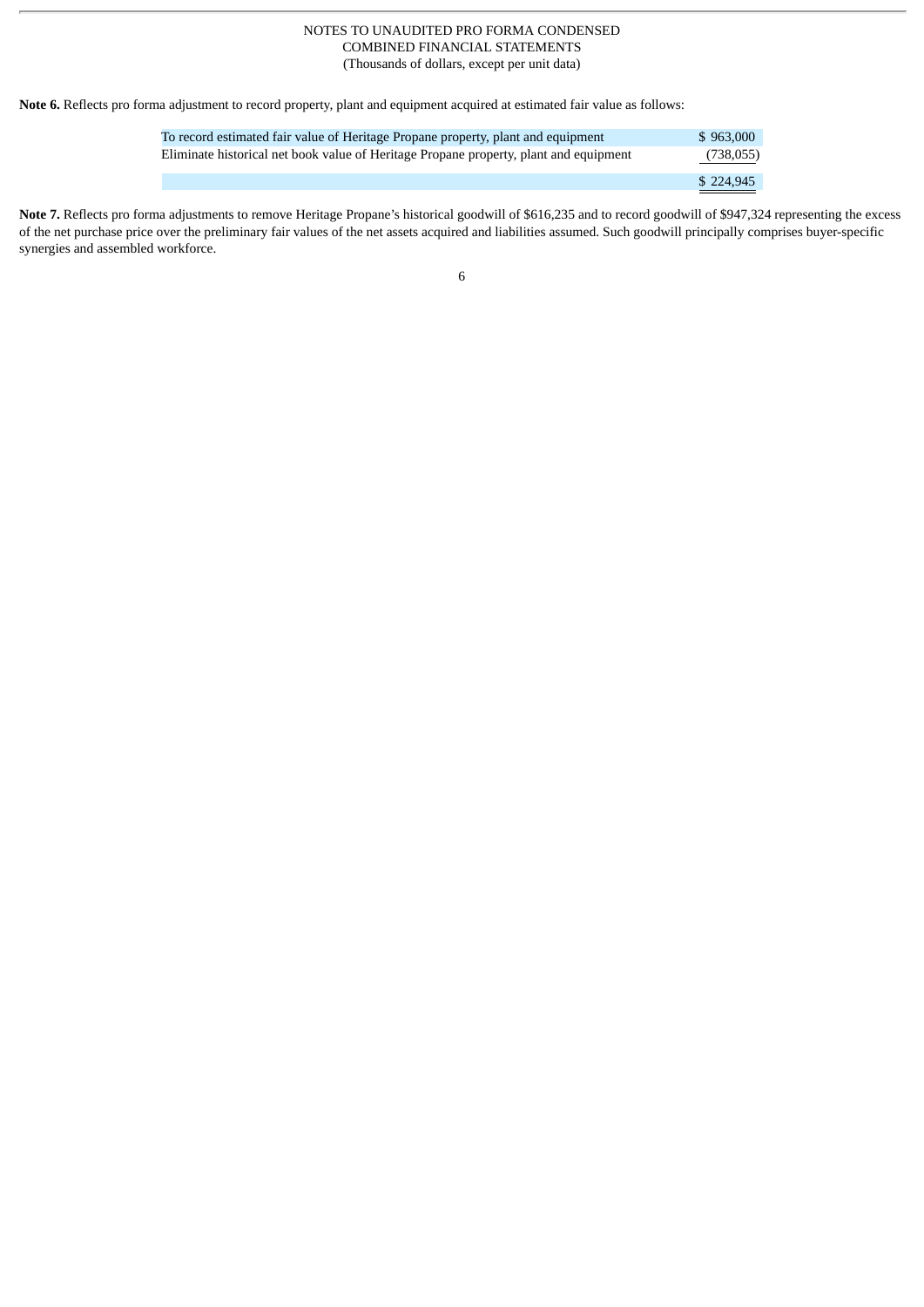**Note 8.** Reflects pro forma adjustment to record intangible assets at estimated fair value as follows:

| Allocation of purchase price to customer relationships                                  | \$537,000 |
|-----------------------------------------------------------------------------------------|-----------|
| Allocation of purchase price to non-amortizable trademarks and tradenames               | 158,000   |
| Eliminate historical cost of Heritage Propane non-competes and customer relationships   | (72,612)  |
| Eliminate historical cost of Heritage Propane non-amortizable trademarks and tradenames | (77, 871) |
|                                                                                         | \$544,517 |

Customer relationships are expected to be amortized over a period of 15 years.

**Note 9.** Reflects pro forma adjustment of \$26,891 to record estimated debt issue costs paid at closing in conjunction with (1) the issuance of \$1,550,000 of AmeriGas Partners Senior Notes and (2) amendments to AmeriGas OLP's existing credit agreement.

**Note 10.** Reflects pro forma adjustments to AmeriGas OLP bank loans to reflect the use of estimated excess cash proceeds (see Note 4).

**Note 11.** Reflects total pro forma adjustment to long-term debt, including current maturities, as follows:

| Issuance of AmeriGas Partners Senior Notes           | \$1,550,000 |
|------------------------------------------------------|-------------|
| Fair value of long-term debt assumed                 | 92.431      |
| Eliminate historical value of long-term debt assumed | (83,794)    |
|                                                      | \$1,558,637 |

The fair value of the debt assumed is based upon an average market interest rate of 6.7%. The final determination of the fair value of the debt will depend upon prevailing market interest rates on the date of the consummation of the Heritage Acquisition, January 12, 2012.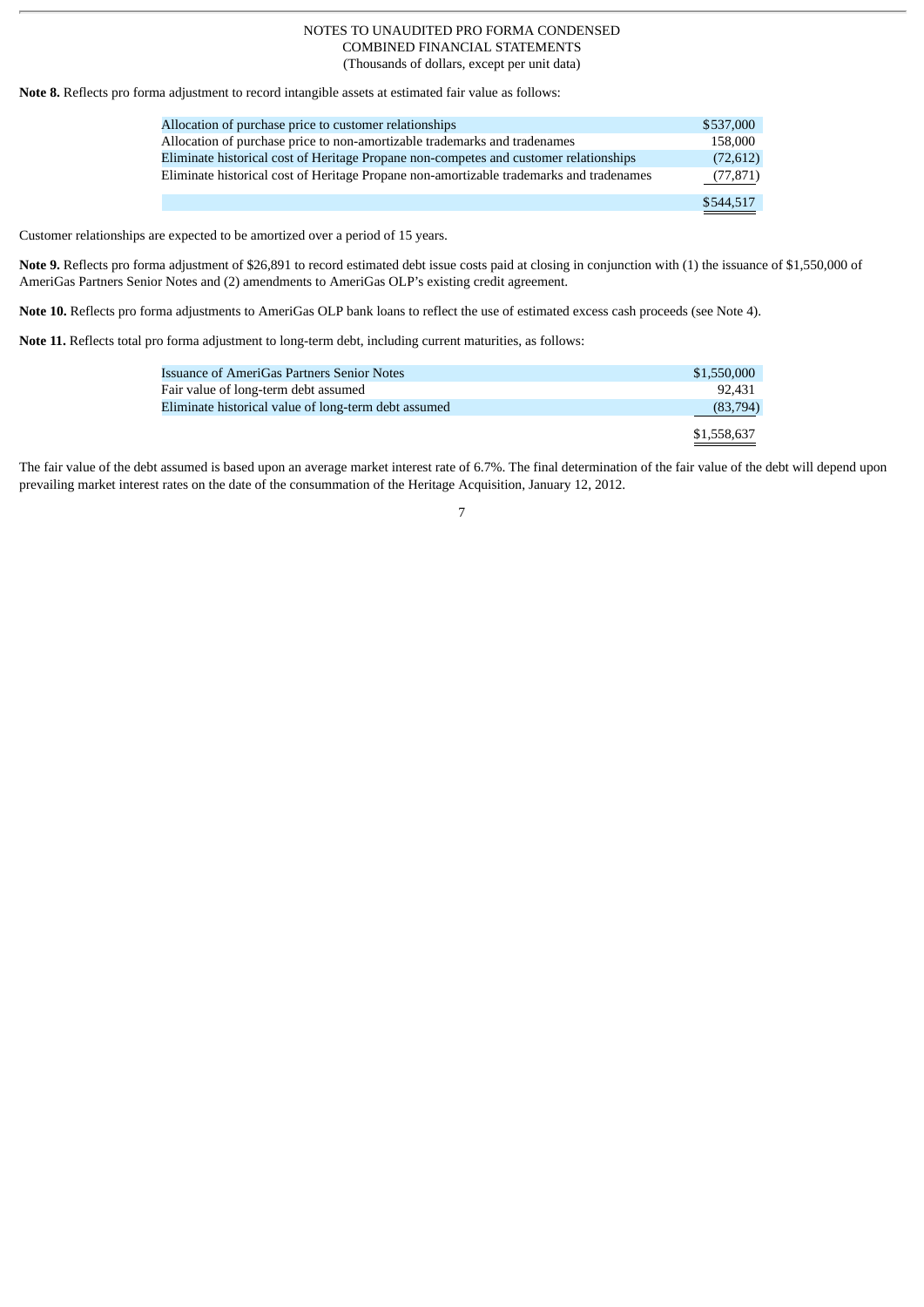**Note 12.** Reflects total pro forma adjustments to partners' capital accounts as follows:

|                                                                                                                                                      | <b>AmeriGas</b><br><b>Partners</b><br>Common<br><b>Units</b> | Limited<br><b>Partners</b> | <b>AmeriGas</b><br><b>Partners</b><br>General<br>Partner | Accumulated<br>Other<br>Comprehensive<br>(Loss) Income | General<br>Partner<br><b>Interest in</b><br><b>AmeriGas OLP</b> |
|------------------------------------------------------------------------------------------------------------------------------------------------------|--------------------------------------------------------------|----------------------------|----------------------------------------------------------|--------------------------------------------------------|-----------------------------------------------------------------|
| Elimination of Historical HOLP and Titan partners capital                                                                                            |                                                              | \$(1,601,394)              | \$.                                                      |                                                        |                                                                 |
| Elimination of Historical HOLP and Titan accumulated other<br>comprehensive income                                                                   |                                                              |                            |                                                          | (531)                                                  |                                                                 |
| Issuance of AmeriGas Partners Common Units to ETP pursuant to the<br><b>Contribution Agreement</b>                                                   | 29,567,362                                                   | 1,120,449                  |                                                          |                                                        |                                                                 |
| AmeriGas GP contribution of Common Units to AmeriGas Partners<br>in order to maintain its 1% general partner interest in AmeriGas<br><b>Partners</b> | (298,660)                                                    | (13,323)                   | 13,323                                                   |                                                        |                                                                 |
| AmeriGas GP contribution of Common Units to AmeriGas OLP in<br>order to maintain its 1.01% general partner interest in AmeriGas<br><b>OLP</b>        | (635, 667)                                                   | (28, 357)                  |                                                          |                                                        | 28,357                                                          |
| AmeriGas GP cash contribution to AmeriGas OLP in order to<br>maintain its 1.01% general partner interest in AmeriGas OLP (see<br>Note 4)             |                                                              |                            |                                                          |                                                        | 1,044                                                           |
| Transaction fees and expenses                                                                                                                        |                                                              | (15, 444)                  | (156)                                                    |                                                        |                                                                 |
|                                                                                                                                                      | 28,633,035                                                   | (538,069)                  | \$13,167                                                 | (531)                                                  | 29,401<br>Ж.                                                    |

The fair value of the AmeriGas Partners Common Units issued to ETP is based on the closing price of AmeriGas Partners Common Units on January 12, 2012 of \$41.19 reduced by a discount of approximately \$3.30 per Common Unit to reflect certain Common Unit contractual transfer restrictions for a period of approximately twelve months.

In conjunction with ETP's asset contribution to the Partnership in exchange for the issuance of AmeriGas Partners Common Units to ETP having a fair value of \$1,120,449, AmeriGas GP contributed 298,660 of AmeriGas Partners Common Units that it owns, having a total fair value of \$13,323, to AmeriGas Partners in order to maintain its 1% General Partner interest in AmeriGas Partners in accordance with the Fourth Amended and Restated Agreement of Limited Partnership of AmeriGas Partners, L.P., dated as of July 27, 2009 (the "Partnership Agreement"). The fair value of the AmeriGas Partners Common Units contributed by AmeriGas GP is based upon a price of \$44.61 per unit.

As a result of the contribution by AmeriGas Partners of the partnership interests in HOLP and Titan to AmeriGas OLP, in accordance with the Second Amended and Restated Agreement of Limited Partnership of AmeriGas Propane, L.P., dated as of December 1, 2004 (the "OLP Partnership Agreement"), AmeriGas GP contributed 635,667 AmeriGas Partners Common Units held by AmeriGas GP having a total fair value of \$28,357 to AmeriGas OLP in order to maintain its 1.01% general partner interest in AmeriGas OLP. The fair value of the AmeriGas Partners Common Units contributed by AmeriGas GP is based upon a price of \$44.61 per unit.

8

**Note 13.** Reflects reclassifications of amounts included on Heritage Propane's Statement of Operations to conform to AmeriGas Partners' presentation.